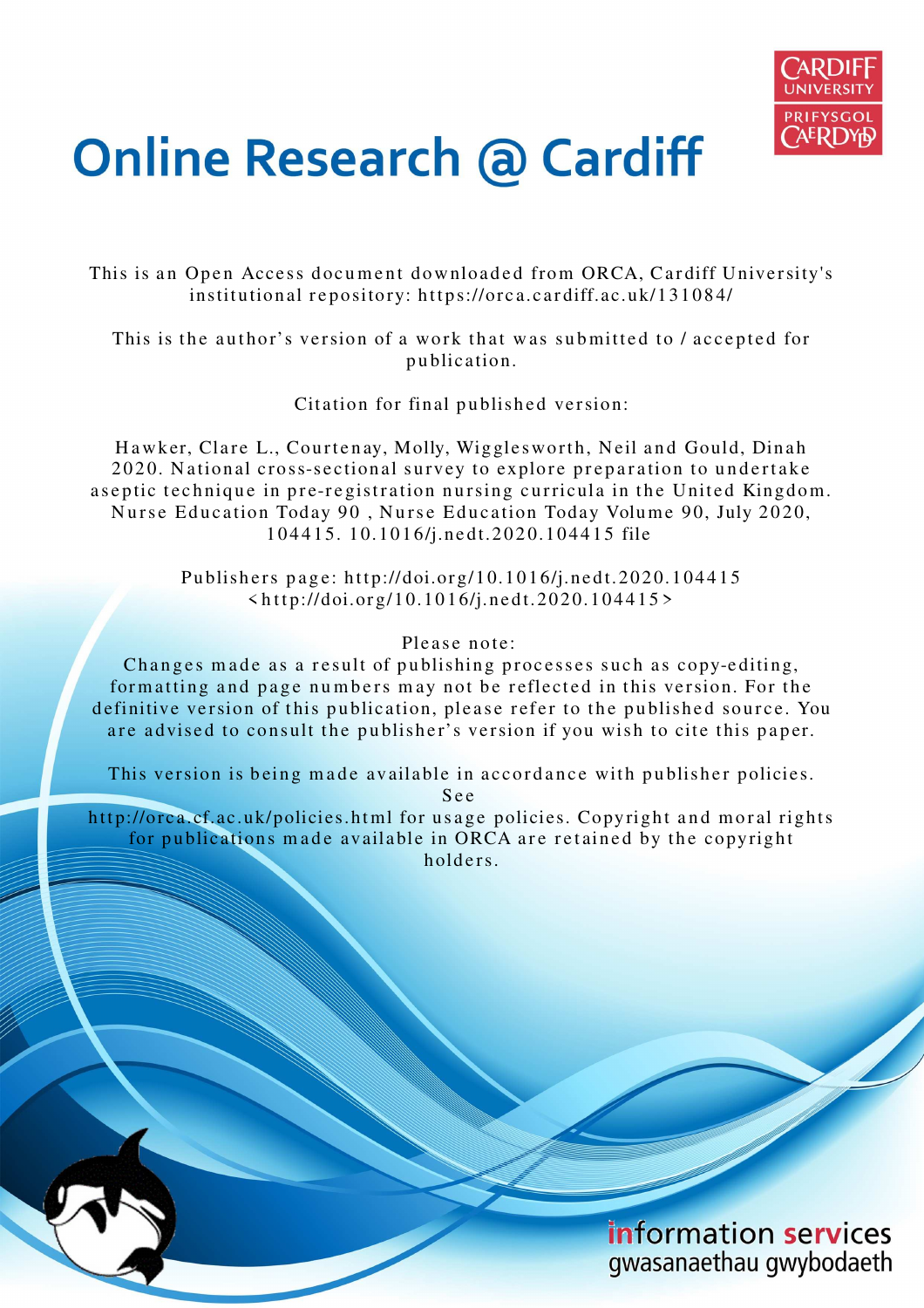#### **Abstract**

*Background*: Aseptic technique is a core nursing skill. Sound preparation is required during pre-registration nursing education to enable student nurses to acquire the knowledge and skills necessary to prevent and control healthcare-associated infection and promote patient safety. Few studies have explored nursing students' education and training in aseptic technique.

*Objectives*: To investigate what, when and how pre-registration nursing students are taught aseptic technique and how they are assessed in undergraduate, preregistration nursing programmes in the United Kingdom.

*Design*: National cross-sectional survey exploring preparation to undertake aseptic technique in pre-registration nursing curricula in the United Kingdom

*Setting:* Universities providing undergraduate, pre-registration adult nursing programmes in the United Kingdom.

#### *Participants:* Nurse educators

*Methods:* Structured telephone interviews were conducted with nurse educators. Descriptive and inferential statistical data analyses were undertaken.

*Results:* Response rate was 70% (n=49/70). A variety of different learning and teaching methods were reported to be in use. Teaching in relation to aseptic technique took place in conjunction with teaching in relation to different clinical procedures rather than placing emphasis on the principles of asepsis per se and how to transfer them to different procedures and situations. Wide variation in teaching time; use of multiple guidelines; inaccuracy in the principles identified by educators as taught to students; and limited opportunity for regular, criteria based competency assessment were apparent across programmes.

*Conclusions*: Pre-registration preparation in relation to aseptic technique requires improvement. There is a need to develop a working definition of aseptic technique. The generalisability of these findings in other healthcare students needs to be explored.

Keywords- Nursing students, aseptic technique, cross-sectional survey, undergraduate, education and training.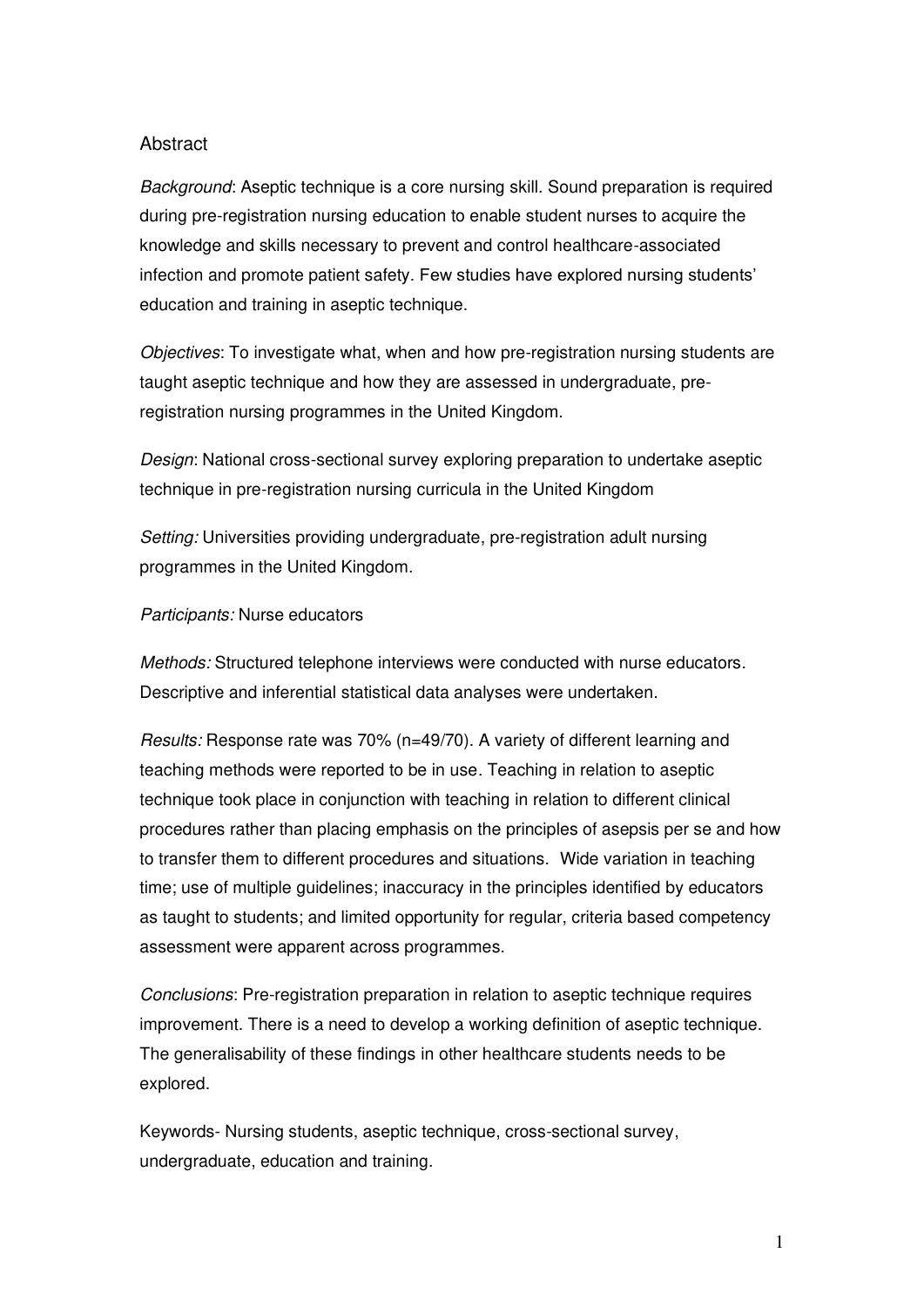## 1.INTRODUCTION

Healthcare-associated infections (HCAIs) are the most common adverse events in healthcare and have a significant impact on patients (World Health Organization (WHO) 2011). Healthcare professionals have a duty to protect patients from HCAIs (Department of Health (DoH) 2015). Greater emphasis on infection prevention has resulted in significant decline in HCAI since 2000 in the United Kingdom (UK) and elsewhere (The Health Foundation 2015). Further progress could be achieved if health workers' adherence to infection prevention protocols could be further increased (WHO 2016a). Whilst considerable advances have been made with hand hygiene and antimicrobial prescribing policy (Gould et al 2017a, b, c), other key areas of practice have attracted less attention, notably aseptic technique. This is an important gap in knowledge as international (WHO 2015; 2016a; 2016b) and national policy (DoH 2003; DoH 2014; O'Neill 2016; DoH 2019) highlight its importance and identify nurses as the professional group best-placed to lead improvements in practice development and implementation. Little is known about what, when and how aseptic technique is taught and assessed in undergraduate nursing programmes.

## 2.BACKGROUND

Aseptic technique is one of many core skills that all nursing students are required to learn (see for example the Nursing and Midwifery Council (NMC) 2018, Nursing and Midwifery Board of Australia 2013). Competency has been a professional requirement in the UK for some time, identified formerly in the NMC Essential Skills Clusters (NMC 2010) and now in the standards of proficiency for registered nurses (NMC 2018). Students have reported differences between what they are taught about aseptic technique in university and what they have observed and are taught in clinical practice (Ward 2010; 2011). Variations in the practice of aseptic technique by healthcare professionals has been reported in the UK (Aziz 2009), and have led to the introduction of a new approach to practice called the Aseptic Non-Touch technique (ANTT© ) to standardise aseptic technique in the NHS (Rowley 2001). The ANTT<sup>©</sup> Clinical Practice Framework consists of a set of principles and safeguards to be applied during all invasive procedures (The Association for Safe Aseptic Practice (ASAP 2019). ANTT© is characterised by the underlying principle of protecting 'key parts' and 'key sites' from contamination (Fraise and Bradley 2009). However, a nontouch technique is regarded as a safeguard rather than a principle (ASAP 2019).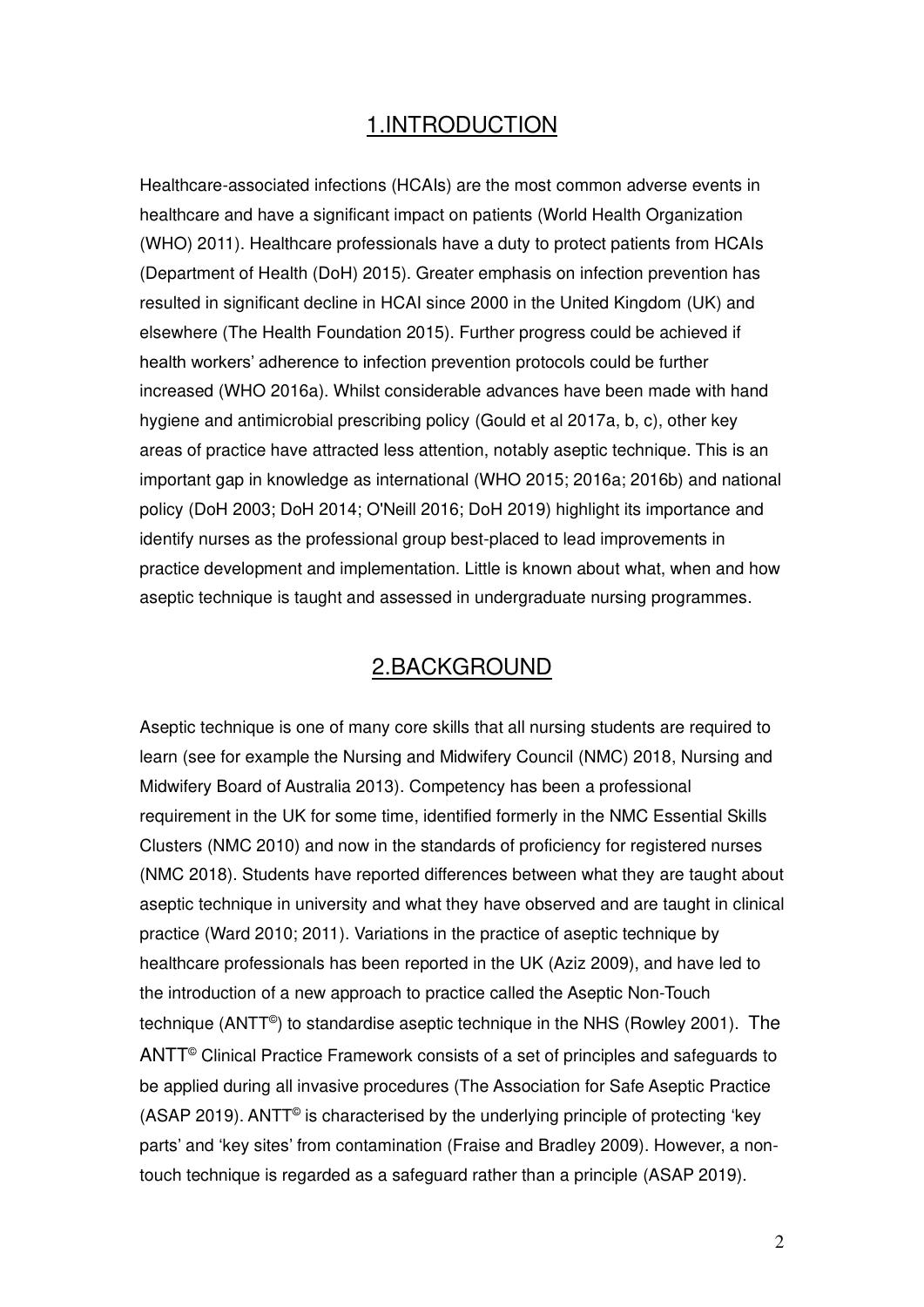Research exploring nursing students' education and training in aseptic technique is sparse. Studies have investigated the effectiveness of different learning/teaching approaches in clinical skills development with a focus on aseptic technique (O'Neill 2001; Jeffries et al. 2002; Melby et al. 2007; Wright et al. 2008 Watts et al. 2009; Walsh et al.2011). Other studies have explored nursing students' experiences of infection prevention practice, and reported poor role models for aseptic technique in clinical placements (Ribu et al. 2003; Geller et al. 2010; Ward 2010, 2011, 2012a, 2012b; Gould and Drey 2013; Carter et al. 2017).

Only three studies have explored nursing students' knowledge, understanding and competency in aseptic technique (Davey 1997; Gonzalez and Sole 2014; Carter et al. 2017). In Davey's (1997) qualitative study using in-depth interviews and a written exercise, second year Australian nursing students' (n=18) demonstrated greater understanding of the aim and procedure than the underlying principles of aseptic technique. A descriptive, pilot study by Gonzalez and Sole (2014) in the United States of America (USA) used video recorded observations to assess nursing students' (n=13) competency in urinary catheterisation in the simulated environment and to identify the breaches in asepsis that most frequently took place. Seven students breached aseptic technique despite reporting that they were confident and had previously been assessed as competent in simulation (Gonzalez and Sole 2014). In Carter et al.'s (2017) USA national survey exploring the relationship between time spent in infection prevention education and nursing students' (n=3678) knowledge, attitudes and practices of aseptic technique, 99% of students agreed that they understood the meaning of aseptic technique. Most students (63%) reported receiving aseptic technique education through simulation and nearly a third (32%) had received 1-3 hours of education. Carter et al' s (2017) study provides some insight into how aseptic technique is taught and the time spent in aseptic technique education as reported by students.

The studies described above, although limited in terms of scope and approach to sampling, indicate that students lack knowledge, understanding and competency in aseptic technique with the potential to jeopardise patient safety. The study described below fills an important gap in the literature. No previous study has comprehensively explored when, what and how undergraduate nursing students are taught aseptic technique and assessed in university and clinical practice.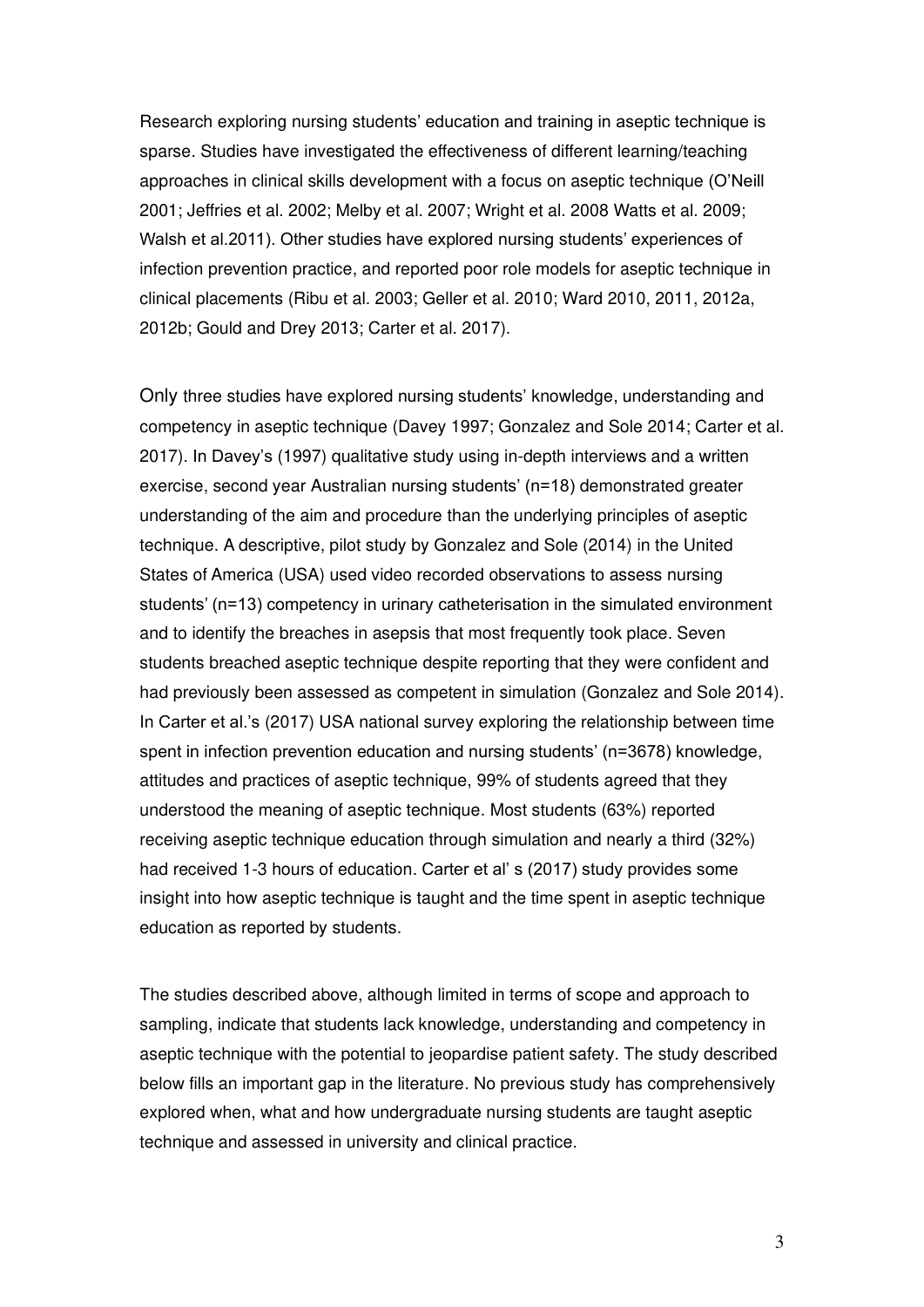## 3.METHODS

The aim of this cross-sectional survey was to investigate when, what and how undergraduate nursing students are taught and assessed with regards to aseptic technique in pre-registration nursing programmes in the UK.

## 3.1 Study design

A national cross-sectional survey was undertaken to explore preparation to undertake aseptic technique in pre-registration nursing curricula in the UK.

## 3.2. Settings and participants

All universities (n=72) in the UK delivering pre-registration undergraduate adult nursing programmes were identified from the search facility on the NMC website. The chief executive in each nursing department was identified from the university website and approached by email to invite participation and suggest the member of staff best placed to complete the survey. The nominated participant was then informed about the purpose of the study via email and invited to participate. Participants received verbal and written information about the study and were provided with the opportunity to discuss any concerns they may have had prior to signing the consent form.

#### 3.3 Data collection

In order to ensure internal validity, the survey questions were developed in conjunction with an expert panel and pilot-tested. Members of the expert panel were chosen for their expertise. The panel comprised four lecturers, a practice facilitator, a skills tutor, a researcher and two infection prevention experts. Eight panel members came from Cardiff University, seven selected by the researcher and the other was the researcher's supervisor. There was one external and independent panel member, an infection prevention and control expert from another university who was recommended by the researcher's supervisor.

The expert panel were involved in the initial development, testing and review of questions in the structured interview schedule. An internal pilot study was conducted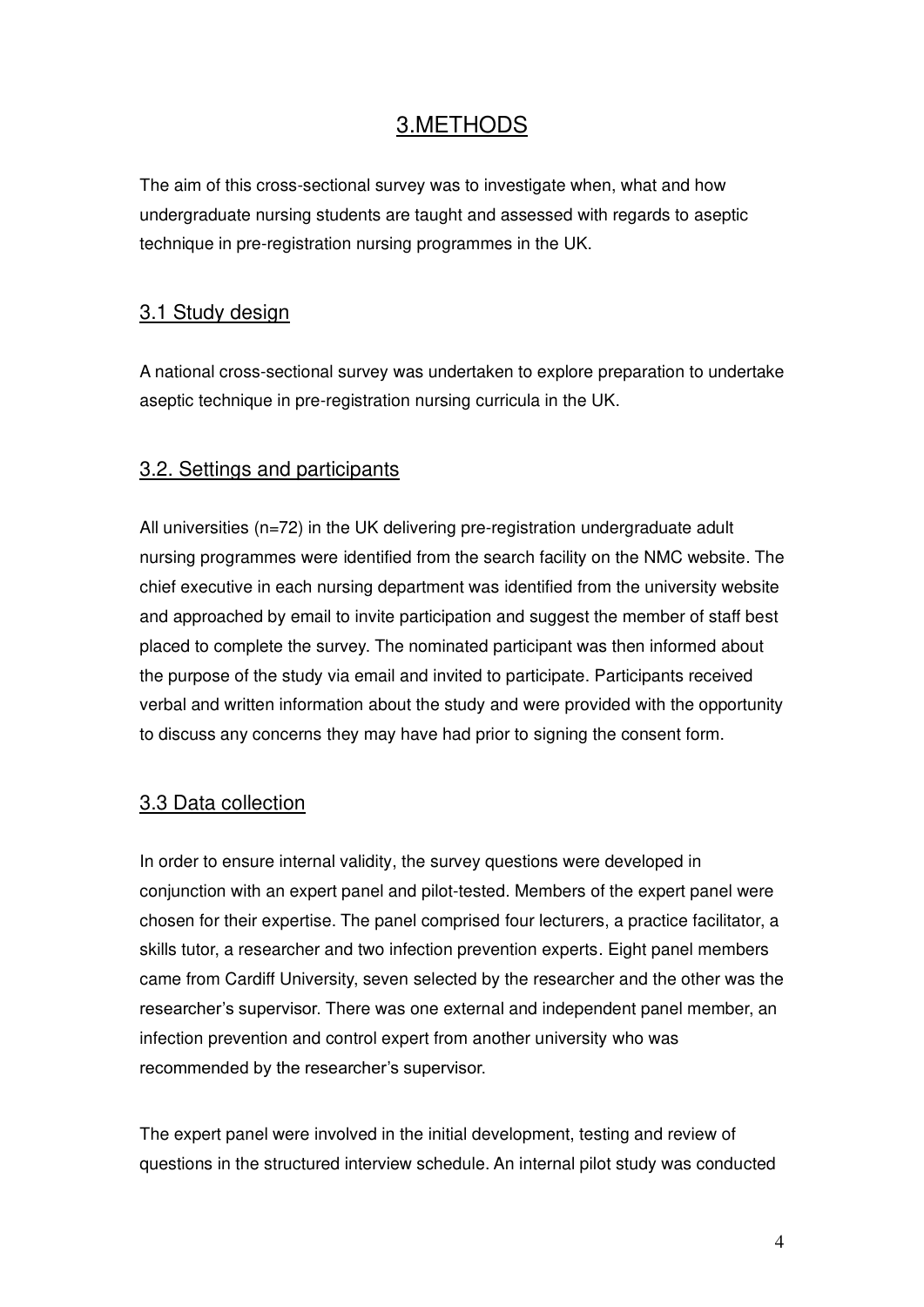in the researcher's own university to test and refine the interview schedule and data collection process. Pilot telephone interviews were conducted with two programme managers for the undergraduate, pre-registration adult nursing programme at Cardiff University. Two external pilot sites were chosen from the small finite population of universities (n=72) delivering pre-registration adult nursing programmes. Two pilot interviews were conducted with lecturers involved in infection prevention teaching in each university. No further modifications were necessary following the external pilot study. After the pilot study, structured telephone interviews were conducted with educators at a mutually convenient time once signed consent forms had been returned.

## 3.4 Ethical Considerations

Ethical approval was granted by the ethics committee of the School of Healthcare Sciences, Cardiff university. Participants were informed that participation was voluntary, that they could withdraw from the study at any time and that their identity and that of their organisation would not be revealed in any publication.

#### 3.5 Analysis

Descriptive and inferential statistical analyses were undertaken using the Statistical Package for the Social Sciences IBM SPSS Version 25. Descriptive statistical analyses (frequency distributions, measures of central tendency and dispersion) were used to describe, summarise and identify patterns in the data in relation to when, what and how aseptic technique is taught and assessed across undergraduate programmes. Inferential statistical analysis was performed to explore relationships between variables. Non-parametric statistical tests were employed because data were not normally distributed.

The Chi-square test was used to explore relationships between nominal variables or the Fisher's exact test, where the expected frequency was less than 5 in a cell of a contingency table. Cramer's V was calculated to test the strength of the relationship between nominal variables. A Mann Whitney U test was used to explore if there was any statistical difference in time spent teaching aseptic technique between programmes with one or two student intakes per year. A Mantel Haenszel test was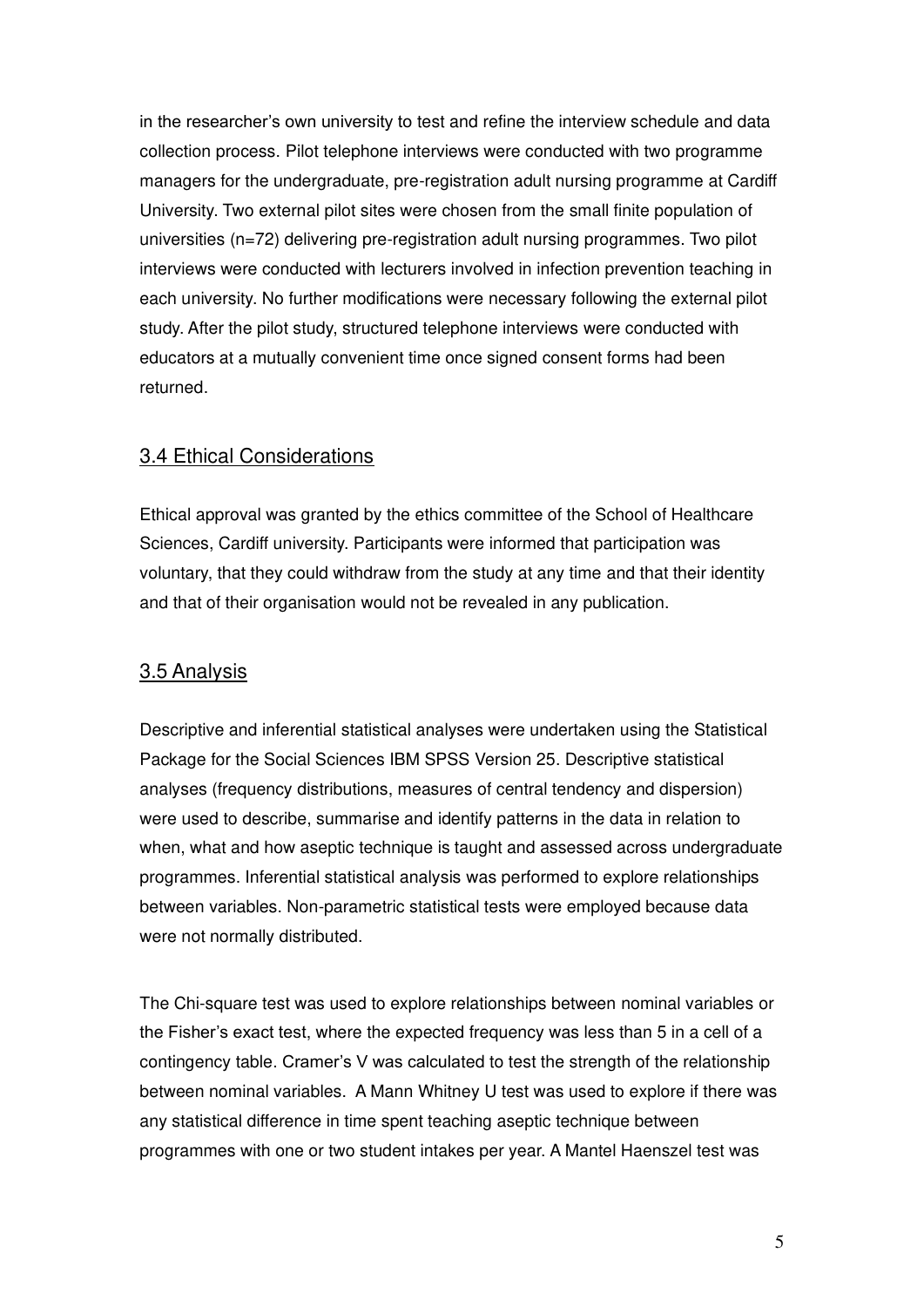used to look for any associations between cohort size and different teaching and assessment methods.

# 4.RESULTS

## 4.1 Response rate and respondent characteristics

Response rate for the survey was  $70\%$  (n=49). Most respondents (n= 32, 65.3%) were lecturers or senior lecturers for adult nursing or clinical skills/simulation. Different programme variables for responding universities are presented in Table 1.

## 4.2 When is aseptic technique taught in programmes?

Most respondents (n=34, 69.3%) reported that aseptic technique was taught throughout the three year programme. A high number of universities reported teaching aseptic technique applied to wound care in the first 91.8% (n=45) and second year 63.8 % (n=30). Aseptic technique applied to injection technique was most commonly taught in the first year, reported by 67.3 % (n=33) of universities. Most universities reported teaching urinary catheterisation 78.7% (n=37) and care of intravenous infusions and devices 63.8% (n=30) in the second year of their programmes.

## 4.3 What is taught about aseptic technique?

All respondents reported that teaching was underpinned by one or more clinical guidelines. The majority of universities (71.4%) identified the use of two or three different guidelines (see Table 2). ANTT<sup>®</sup> guidelines were mentioned by 46.9% (n=23) respondents (see Table 3). Forty different responses were given by nurse educators when questioned about the principles underlying aseptic technique taught to students. Of these six were judged by the research team to reflect the underlying principle of aseptic technique of protecting susceptible sites from contamination (see Table 4). The remaining 34 responses were not classified as principles and categorised as relating to professional standards, steps undertaken during the clinical procedure, generic infection prevention precautions and miscellaneous information (see Table 5 for examples). Bivariate statistical analysis did not identify any relationship between universities reporting use of ANTT<sup>®</sup> guidelines and identification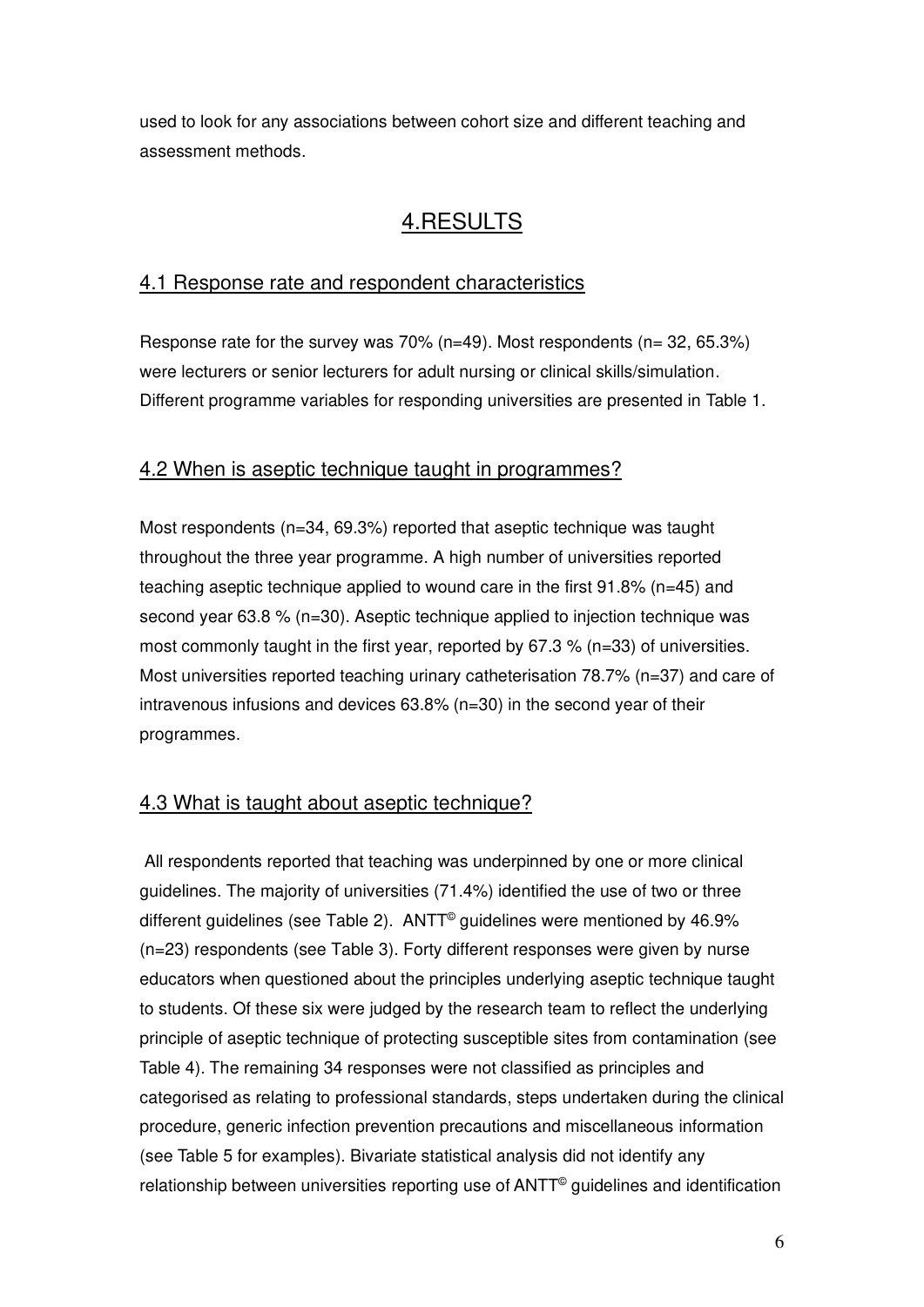of ANTT© principles. There was no significant relationship between mention of nontouch technique and reported use of  $ANTT^{\odot}$  ( $x^2$  =3.79  $p$ =0.052).

#### 4.4 How is aseptic technique taught?

Wide variation in time spent teaching aseptic technique was reported between programmes. Total teaching time ranged from 180-3840 minutes, with a mean total time of 1207.7 minutes (SD±843.9). A Mann Whitney U test found no statistical difference in time spent teaching aseptic technique and the number of student intakes per annum (p>0.05). A Kruskal Wallis test showed no significant differences in teaching time and cohort size (p>0.05). Aseptic technique was reported to be taught by nurse educators in 97.9% (n=47) of universities. Seven (14.7%) participants reported input from infection prevention nurses. A Mantel Haenszel test for trend found a statistically significant relationship for cohort size and involvement of infection prevention nurses (*p*=0.011).

A range of different teaching methods were reported: practical demonstration by nurse educators 89.9% ( $n=44$ ), simulation 85.7% ( $n=42$ ) and e-learning 79.6 ( $n=39$ ) were reported most often. Bivariate statistical analysis confirmed a significant relationship for number of intakes and reported use of skills stations (where students are required to perform one or more skills/clinical procedures requiring an aseptic technique) (*x* <sup>2</sup>(1)=4.43 *p*=0.035). Cramer's *V=* 0.301 showed moderate effect size. The majority 93.8% (n=45/48) of universities, expected students to prepare before taught sessions by completing pre-reading or e-learning.

Opportunity for all students to practice aseptic technique in university was reported by 93.8% (n=45) of participants. No relationship was found between number of intakes or cohort size, and opportunity for all students to practice aseptic technique in university. Sixty nine percent (n=33) of universities reported that they offered students the opportunity to practise aseptic technique outside formal teaching time. A Chi square test confirmed no statistical significant association between the number of intakes  $(x^2(1)=1.76$   $p=0.184$ ) and opportunity to practice aseptic technique outside formal teaching time. Nurse educators when asked to make recommendations for change to the way aseptic technique is taught, most commonly identified the need for more time for teaching 26.1% (n=12) and for students to practice19.6% (n=9) aseptic technique. Different methods of feedback on performance of aseptic technique were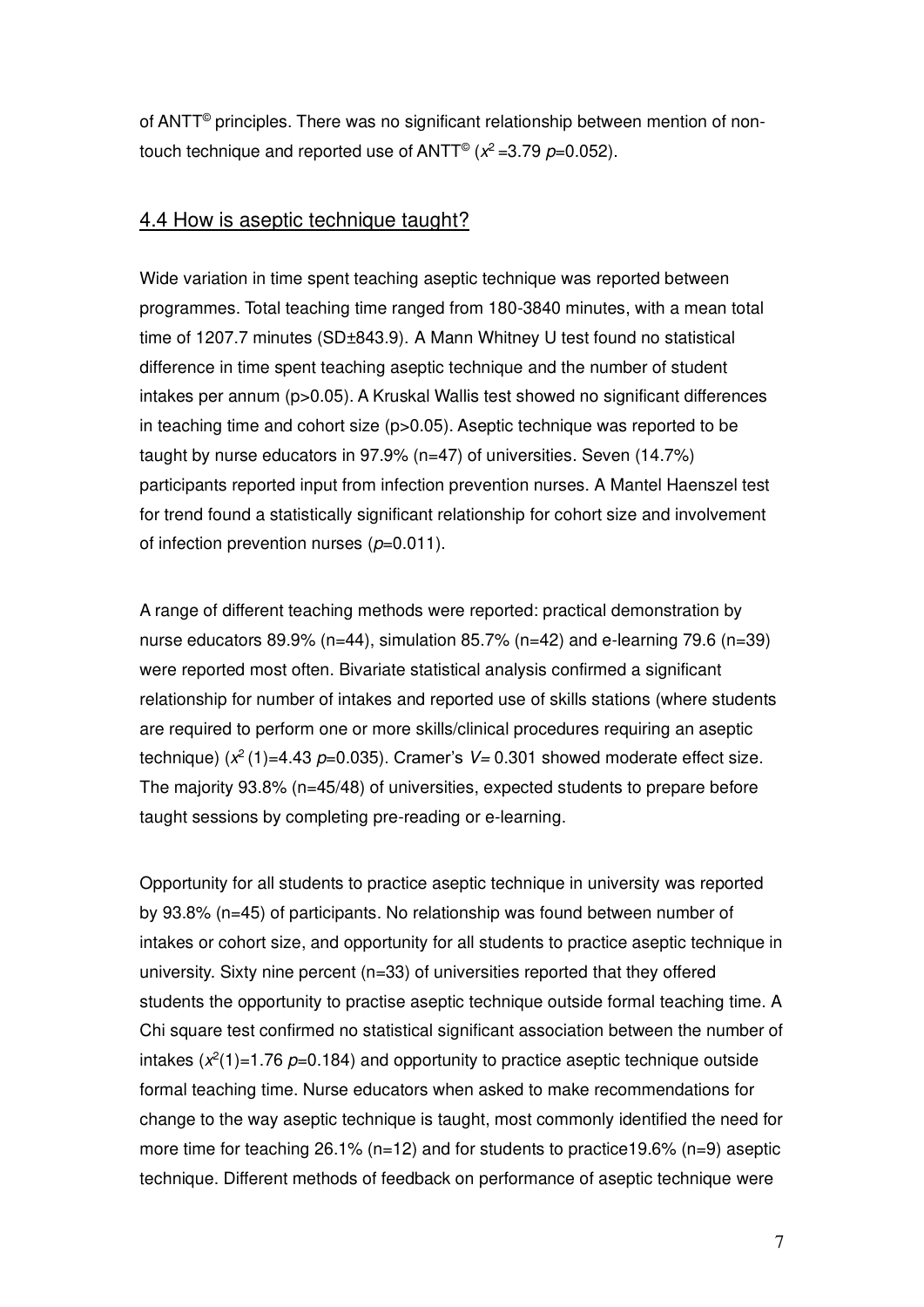reported, with facilitator (100%) and peer feedback (81.3%) being the most common. No relationship was found between number of intakes or cohort size and different methods of feedback upon performance.

## 4.5 How is aseptic technique assessed?

Nearly half the participants reported that summative assessment of knowledge 45.8% (n=22) or performance 27% (n=13) of aseptic technique took place in the university, most frequently occurring in the first year of the programme  $65.4\%$  (n=17) and 61.5 (n=8). An OSCE/OSCA was the most common summative assessment method, reported by 76.9% (n=10) of participants. No relationships were found between number of intakes or cohort size; and different methods of summative assessment of knowledge or performance. Thirty three percent (n=15) of participants identified that they would like a university-based summative assessment for aseptic technique to be included in their programmes.

The majority, 95.9% (n=47), of participants reported that their programmes had a summative assessment of students' competency in aseptic technique during clinical placements. A high number of universities reported assessing competency in years two: 95.7% (n=47) and three: 87.2% (n=41) than year one 36.2% (n=17). Thirty six percent (n=16), of participants reported that competency was assessed in every year of the programme. Few participants  $6.4\%$  (n=3) reported use of ANTT or criteriabased competency assessment to assess students' competency during clinical placements.

## 5.DISCUSSION

The findings of this survey demonstrate wide variation in the amount of teaching between universities and variability in what nursing students may be taught about aseptic technique by educators in pre-registration nursing programmes. Furthermore, in some cases, there was evidence to suggest that there may be inaccuracy in the principles of aseptic technique taught to students. Another important finding is the lack of regular, criteria based competency based assessment of students' performance of aseptic technique. Collectively, these findings suggest that more could be done to prepare nursing students to undertake aseptic technique.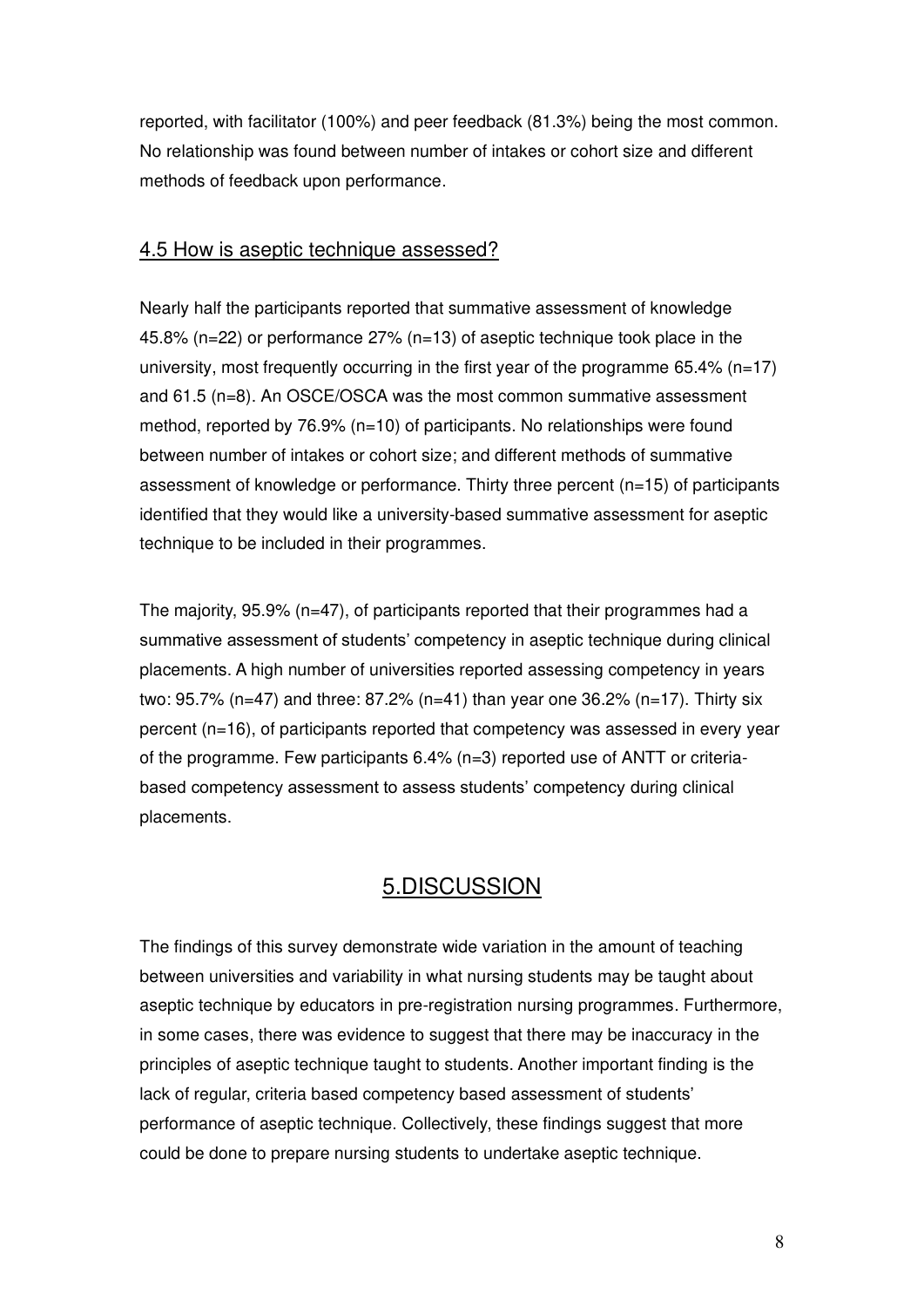Few significant relationships were found between different programme variables and the use of different teaching and assessment methods, suggesting that programme size had no influence upon educational delivery. A statistically significant relationship was found between cohort size and involvement of infection prevention nurses, suggesting that, the larger the cohort size, the greater number of infection prevention nurses involved. In programmes with larger student intakes more staff are required to facilitate sessions, increasing the likelihood of drawing upon the expertise of infection prevention nurses to assist. A significant relationship was found between the number of student intakes and reported use of skills stations, inferring that skills stations are more likely to be used in programmes with two intakes per year than one intake. Skills stations may be more efficient, allowing students to practice over a shorter period of time requiring less staff time, making them more likely to be used in programmes where the frequency of teaching aseptic technique is high.

This study is the first to explore in detail what, when and how undergraduate nursing students are taught and assessed with regards to aseptic technique in UK preregistration nursing programmes since the introduction of ANTT<sup>©</sup> (Rowley 2001) and NMC Essential Skills Clusters (NMC 2010). The survey is unique in providing an educators' perspective upon preparation for undertaking aseptic technique in preregistration nursing curricula. The survey findings suggest that ANTT<sup>®</sup> has not been integrated into the pre-registration nursing curricula by all universities. The survey findings cannot provide any explanation as to why aseptic technique may be taught or assessed in a particular way in some universities and not others.

The survey findings provide a more comprehensive and detailed understanding of when aseptic technique is taught in pre-registration programmes than earlier studies (Melby et al. 1997; O'Neill 2001; Jeffries et al. 2002; Wright et al. 2008; Watts et al. 2009). Aseptic technique was more widely taught with application to wound care than any other clinical procedure. It was reported to be taught applied to different types of clinical procedures with increasing complexity across different years of the programme. Students were not prepared to undertake aseptic technique in all types of clinical procedures which they might encounter such as wound, urinary catheters and IV infusions/devices prior to their first clinical placement. This may suggest the use of a spiral curriculum approach whereby basic concepts or ideas are introduced and repeatedly revisited and built upon until they are fully understood by students (Bruner 1960). A spiral curriculum requires sequencing and linkage to be made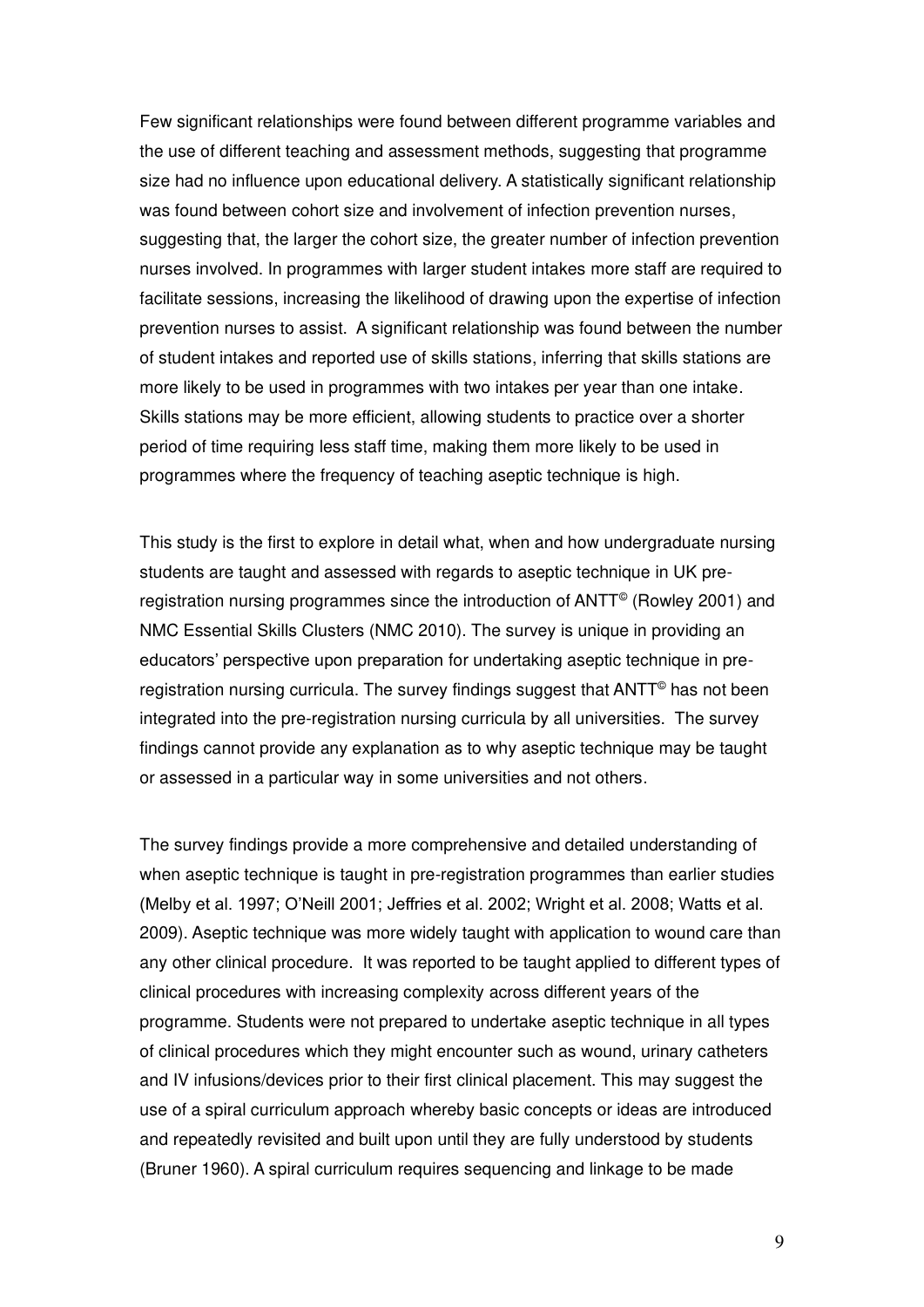between different sessions in an upwards spiral as the student progresses through the programme for meaningful learning (Chambers et al. 2013). The survey did not enquire about the nature of the curricular approach used by institutions, however, the findings suggest that such an approach was not adopted and the teaching of aseptic technique was piecemeal. Although previous studies have explored strategies used to develop nursing students' skills in aseptic technique (Melby et al. 1997; O'Neill 2001; Jeffries et al. 2002; Wright et al. 2008; Watts et al. 2009), there is no evidence available that has investigated curricular approaches used.

No previous study has attempted to identify what principles of aseptic technique are taught to students or how they are taught. Educators' inability to differentiate between principles, professional standards and steps of aseptic procedures is concerning. Educators have a professional and ethical responsibility to teach aseptic technique, a core skill, accurately (NMC 2010; NMC 2018). Six different principles were identified by educators derived from the underlying principle of protecting susceptible sites from contamination (Ayliffe and English 2003). Four of these principles appear to resemble ANTT<sup>©</sup> principles or safeguards (ASAP 2019) (see Table 2). However, it can be argued that a non-touch technique is a principle rather than a safeguard and was in existence prior to the introduction of ANTT<sup>©</sup> (Ayliffe and English 2003). The distinction between safeguards and principles of  $ANTT<sup>®</sup>$  is unclear. Identification of key parts of equipment (e.g. needle) and key sites (e.g. wounds or indwelling devices) is classified as a safeguard and protection of key parts and key sites from microorganisms as a principle (ASAP 2019).

The survey findings indicate much variability in the principles of aseptic technique taught to students (see Table 2 and 3) across programmes. Failure to teach one underlying principle of aseptic technique accurately may be responsible for the reported variations in practice and difficulty in applying the principles safely in practice upon patients, increasing the risk of infection. Nurses have the closest contact with patients and are the largest professional group (WHO 2018). Aseptic technique may be undertaken by nurses, almost every day in a range of settings (Aziz 2009; Rowley and Clare 2011; Gould et al. 2017a). It is easier for students to learn one fundamental principle than learn and recall multiple principles. It is no wonder that students have been found to lack knowledge, understanding and competency in aseptic technique (Davey 1997; Gonzalez and Sole 2014).

10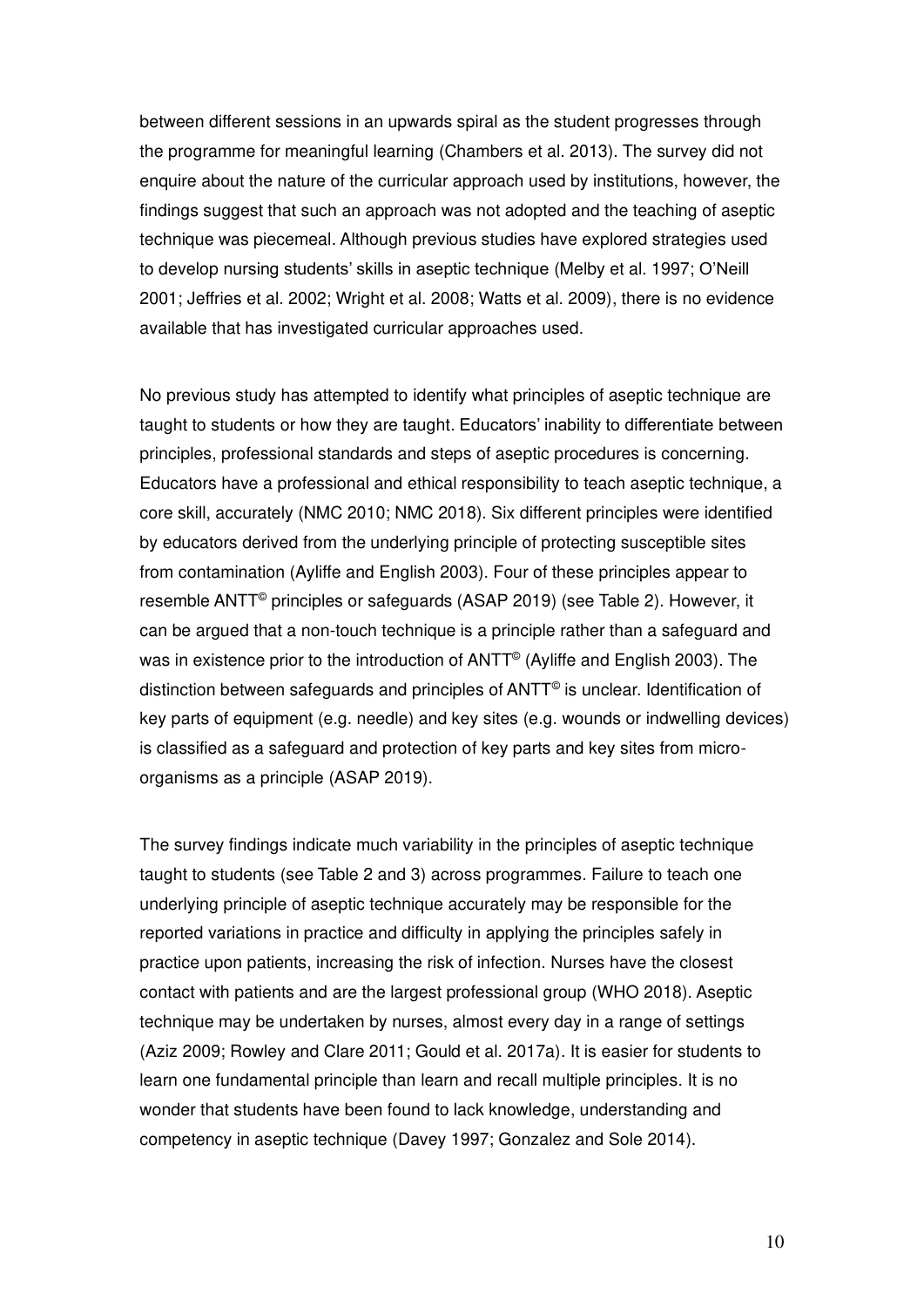This is the only study to establish the guidelines underpinning the teaching of aseptic technique and uptake of ANTT<sup>©</sup> guidelines by universities. Multiple guidelines were identified as in use which may be confusing for students. Approximately half of respondents identified the use of ANTT<sup>®</sup> guidelines (ASAP 2019). The reason why some universities and not others have adopted  $ANTT^{\circ}$  cannot be established from the survey. Educators may not be up to date with national infection prevention guidelines which mention ANTT© (Loveday et al. 2014; National Institute for Clinical Excellence 2017). The  $ANTT<sup>°</sup>$  guidelines are free but only available upon request from the ANTT website (ASAP 2019), which might influence the uptake of ANTT© .  $\mathsf{ANTT}^\circledcirc,$  originally conceived to standardise healthcare professionals' aseptic technique, may have overlooked targeting universities to implement  $\mathsf{ANTT}^\circledcirc$  in preregistration programmes. Attempts to standardise aseptic technique practice are unlikely to be effective unless they include students who are the future workforce.

This survey gains an educators' rather than students' perspective upon how aseptic technique is taught, and a whole programme view compared to Carter et al.'s (2017) survey. Total teaching time as reported by educators ranged from 3 to 64 hours, higher than reported in Carter et al.'s (2017) study, where 66% of students reported receiving between one to eight hours of aseptic technique education and 27% in excess of 8 hours, although the upper limit of time is unknown. Despite greater time for teaching being reported in this survey, educators identified the need for more time for teaching and for students to practice an aseptic technique, suggesting some dissatisfaction with current educational provision.

Simulation was the most common teaching method reported by 86% of respondents followed by e-learning (80%) corroborating Carter et al.'s (2017) findings in which the majority of students (63%) reported receiving most of their aseptic technique education in simulation. A limitation of Carter et al.'s (2017) survey is that the findings relied on accurate recall of time in education by students, some of which had not completed their programme.

This study increases understanding of how aseptic technique is assessed in preregistration programmes. The survey findings revealed that students might not have regular assessment of aseptic technique in university or clinical placements. Only half of universities conducted a university-based summative assessment of students' performance of aseptic technique, most commonly an OSCE in the first year. In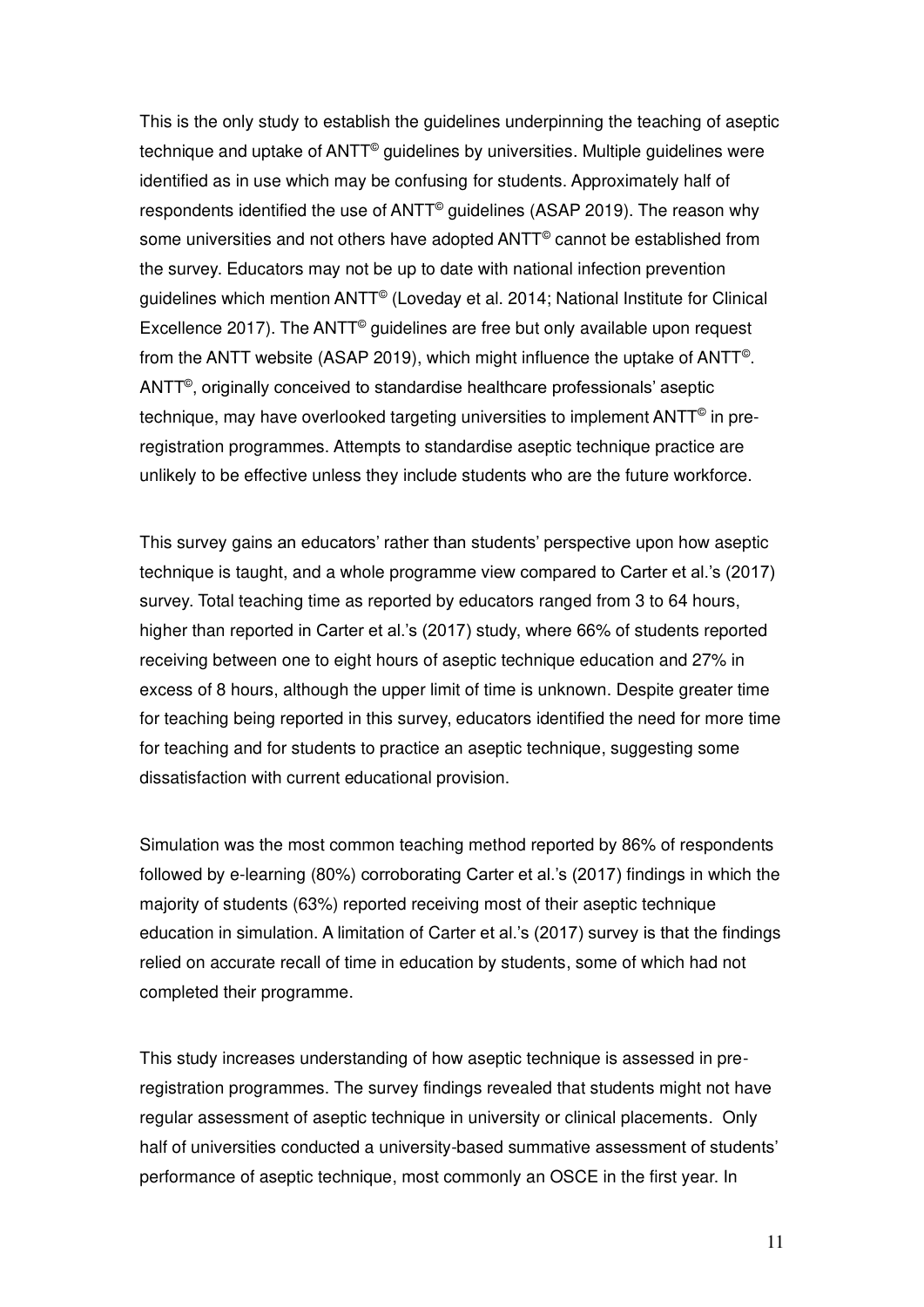Gonzalez and Sole's (2014) study, a first year competency assessment of aseptic technique in urinary catheterisation in the simulated environment was insufficient for skill mastery and retention. Early assessment enables errors or poor practice to be identified before they become ingrained. Nearly a third (32.6%) of educators wanted inclusion of a university based assessment of aseptic technique in programmes.

Over a third of universities (36%) assessed competency in clinical practice in each year of the programme. Similarly, in Stayt and Merriman (2013) survey evaluating nursing students' (n=421) perception of skill development in clinical placements, 63% of students reported never or only sometimes having the opportunity for mentor assessment of aseptic technique. Lack of opportunity for assessment is not consistent with competency-based education and may be detrimental to aseptic technique practice. These findings are consistent with the concerns expressed by many authors that the traditional, single competency assessment once an integral part of nursing training in the UK has disappeared (Takahashi 2000; Unsworth and Collins 2011; Gould et al. 2017a).

In the absence of a university-based assessment there is reliance upon assessment of students' competency in aseptic technique by mentors in clinical placements. Students were found to be assessed against subjective competency statements rather than objective performance criteria by mentors, qualified nurses who have been widely criticised for being poor role models (Geller et al. 2010; Ward 2010, 2011, 2012a, 2012b; Gould and Drey 2013). Use of performance criteria is preferable to judging practice against a competency statement which might be interpreted differently by mentors (Hunt et al. 2012; Bennett and McGowan 2014; Helminen et al. 2014; Almalkawi et al. 2018) given the reported variation in aseptic technique practice (Aziz 2009). Assessment of aseptic technique by mentors may lack rigour and consistency. Students and qualified nurses should be assessed against the same objective performance criteria (Rowley 2001; Ward 2011).

Greater time is devoted to teaching aseptic technique in some pre-registration programmes than others. Students may have less time than others to develop their knowledge and skills, despite having to achieve the same competencies (NMC 2010). Aseptic technique should be given the same priority across programmes given the need to prevent HCAI and reduce the risk of antimicrobial resistance (DoH 2003; DoH 2014; O'Neill 2016; WHO 2016a). Nurses have the closest contact with patients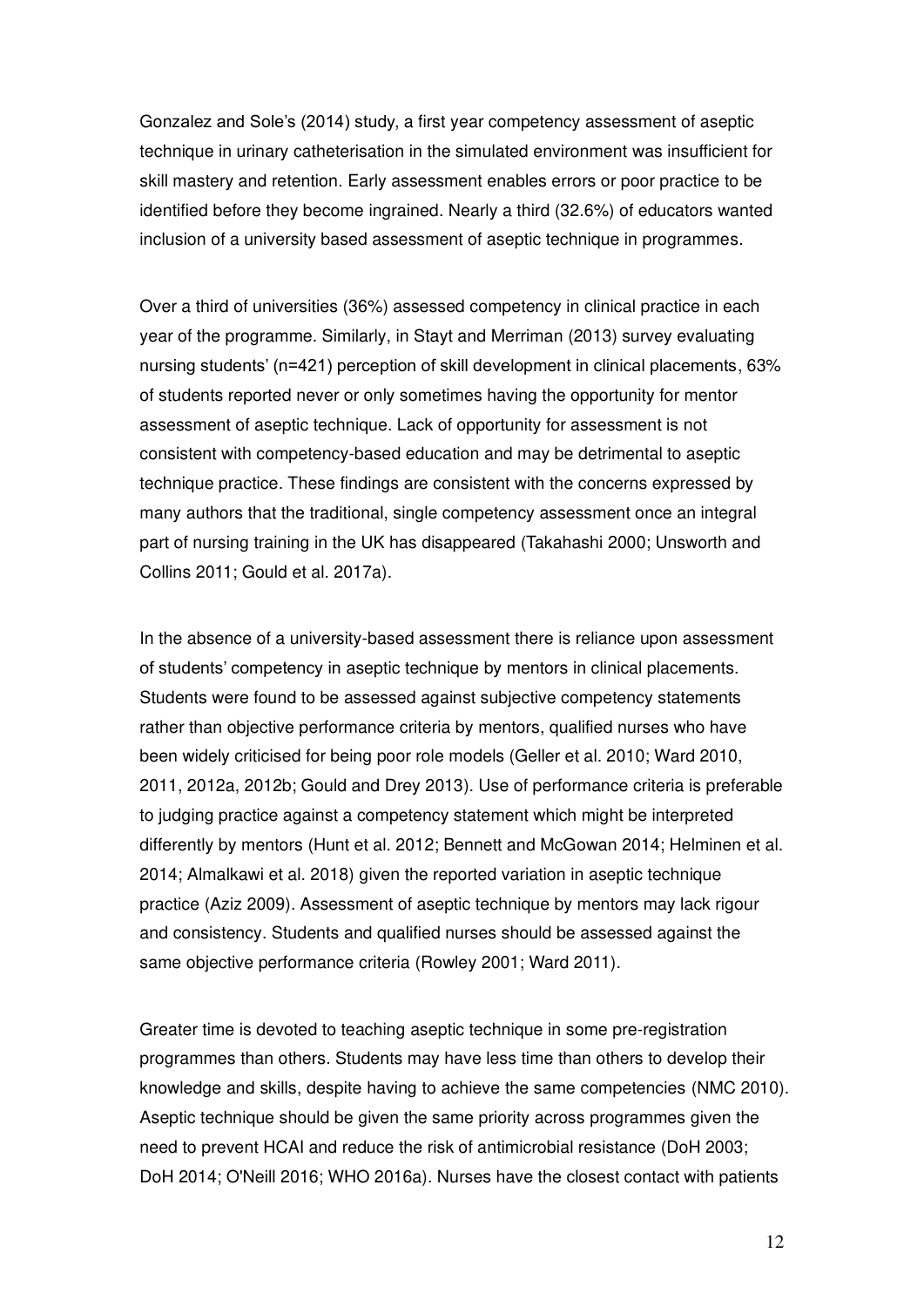and are the largest professional group (WHO 2018). Aseptic technique may be undertaken by nurses, almost every day in a range of settings (Aziz 2009; Rowley and Clare 2011; Gould et al. 2017a). It is imperative that students, the future workforce are prepared appropriately to prevent HCAI and reduce the risk of antimicrobial resistance (DoH 2003; DoH 2014; O'Neill 2016; WHO 2016a).

The survey findings provide an overview of education and training in aseptic technique in undergraduate, pre-registration nursing programmes in the UK at one point in time. More extensive research is required in the UK and elsewhere. It is recommended that future research should focus upon a more in-depth exploration of nursing students' learning and understanding of aseptic technique in undergraduate programmes using case-studies.

## 4.2 Limitations

A single educator from each university responded to the survey. The nominee might not have been best-placed to provide information. No data were collected upon staffing and resources in university to determine the influence upon educational delivery. Social desirability was a risk, with participants wanting to uphold the reputation of their university. There was no follow-up of non-responding universities or participants that declined to participate in the survey, therefore the motivation of participants that did or did not respond is unknown. It cannot be established whether those participating were any different from those who did not. The survey might have established whether a spiral curriculum was being used, and if so, whether it was effective.

## 6.CONCLUSIONS

The survey findings suggest that teaching and assessment of aseptic technique in undergraduate nursing programmes is sub-optimal and requires further investigation. Improving nursing students' education, training and assessment in aseptic technique is critical for raising the standard of aseptic technique practice in the future nursing workforce to reduce HCAI and the risk of antimicrobial resistance globally. A review of education, training and assessment in aseptic technique is required not only in undergraduate nursing programmes but in other healthcare professional programmes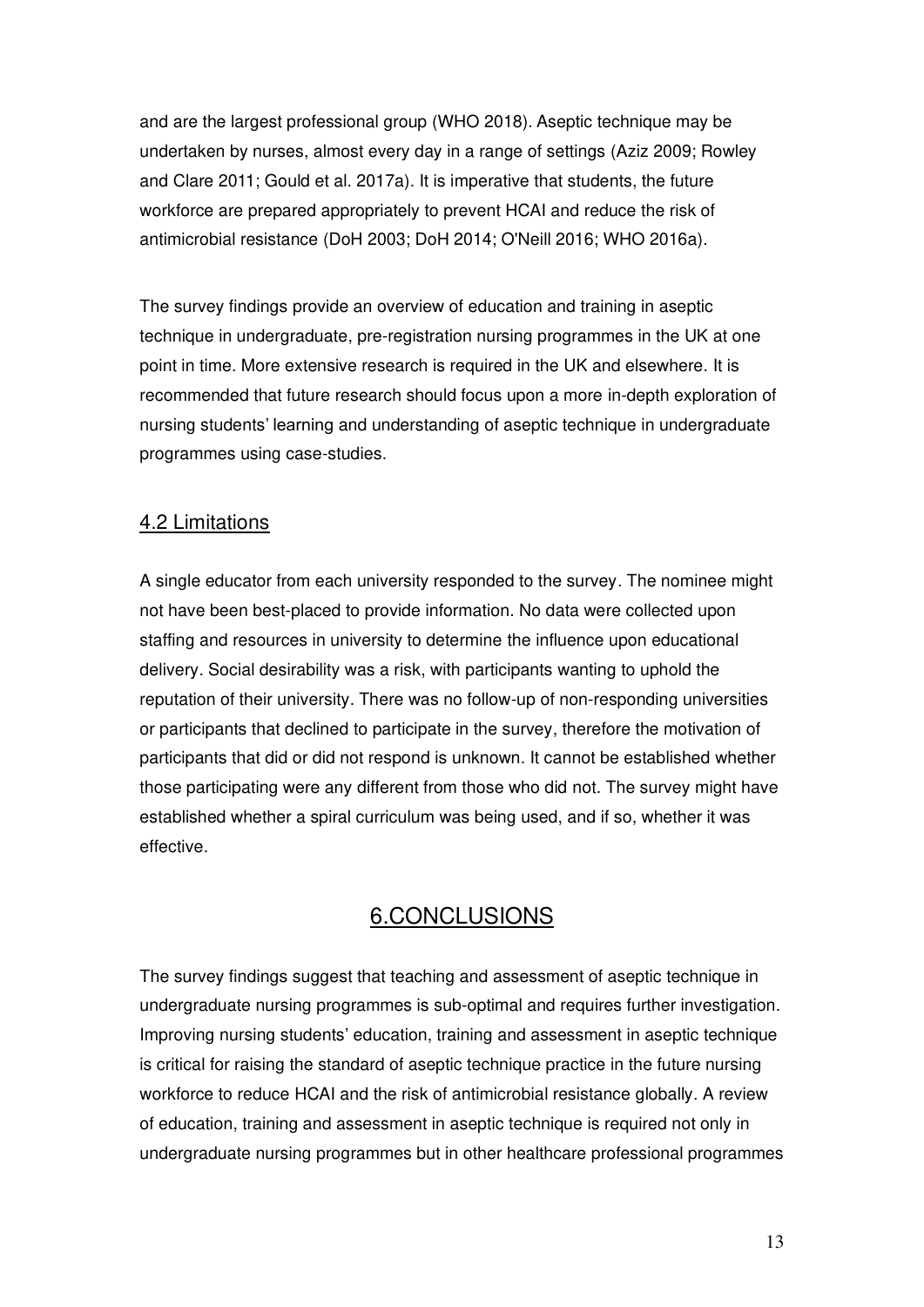where aseptic technique is taught. The survey findings may have implications for the teaching of other core skills in undergraduate nursing programmes.

## **REFERENCES**

Almalkawi, I., Jester, R. and Terry, L. 2018. Exploring mentors' interpretation of terminology and levels of competence when assessing nursing students: An integrative review. *Nurse Education Today* 69, pp. 95-103.

Ayliffe, G. A. J. and English, M. P. 2003. *Hospital Infection: From Miamas to MRSA*. Cambridge: Cambridge University Press.

Aziz, A. M. 2009. Variations in aseptic technique and implications for infection control. *British Journal of Nursing* 18(1), pp. 26-31.

Bennett, M. and McGowan, B. 2014. Assessment matters-mentors need support in their role. *British Journal of Nursing* 23(9), pp. 454-458.

Bruner, J. S. 1960. *The Process of Education*. Cambridge, MA: Harvard University Press.

Carter, J. E., Mancino, D., Hessels, J. A., Kelly, M. A. and Larson, L. A. 2017. Reported hours of infection education received positively associated with student nurses' ability to comply with infection prevention practices: Results from a nationwide survey. *Nurse Education Today* 53, pp. 19-25.

Chambers, D., Thiekotter, A. and Chambers, L. 2013. Preparing student nurses for contemporary practice:The case for discovery learning. *Journal of Nursing Education and Practice* 3(9), pp. 106-113.

Davey, J. G. 1997. Discovering nursing students' understandings about aseptic technique. *International Journal of Nursing Practice* 3(2), pp. 105-110.

Department of Health. 2003. *Winning Ways: working together to reduce healthcare associated infection in England*. London: Department of Health. Available at: http://webarchive.nationalarchives.gov.uk/20040329042309/http://www.publications.d oh.gov.uk/cmo/hai/winningways.pdf [Accessed: 18th September 2014].

Department of Health. 2014. *UK 5 Year Antimicrobial Resistance (AMR) Strategy 2013-2018; Annual progress report and implementation plan, 2014.* London: HM Government. Available at:

https://www.gov.uk/government/uploads/system/uploads/attachment\_data/file/38573 3/UK\_AMR\_annual\_report.pdf [Accessed: 2nd December 2016].

Department of Health. 2015. *The Health and Social Care Act (2008): Code of Practice on the prevention and control of infections and related guidance*. London: Department of Health. Available at:

https://www.gov.uk/government/uploads/system/uploads/attachment\_data/file/44904 9/Code\_of\_practice\_280715\_acc.pdf [Accessed: 12th December 2016].

Department of Health. 2019. *Tackling antimicrobial resistance 2019-2024: The UK's five-year national action plan*. London: Department of Health. Available at: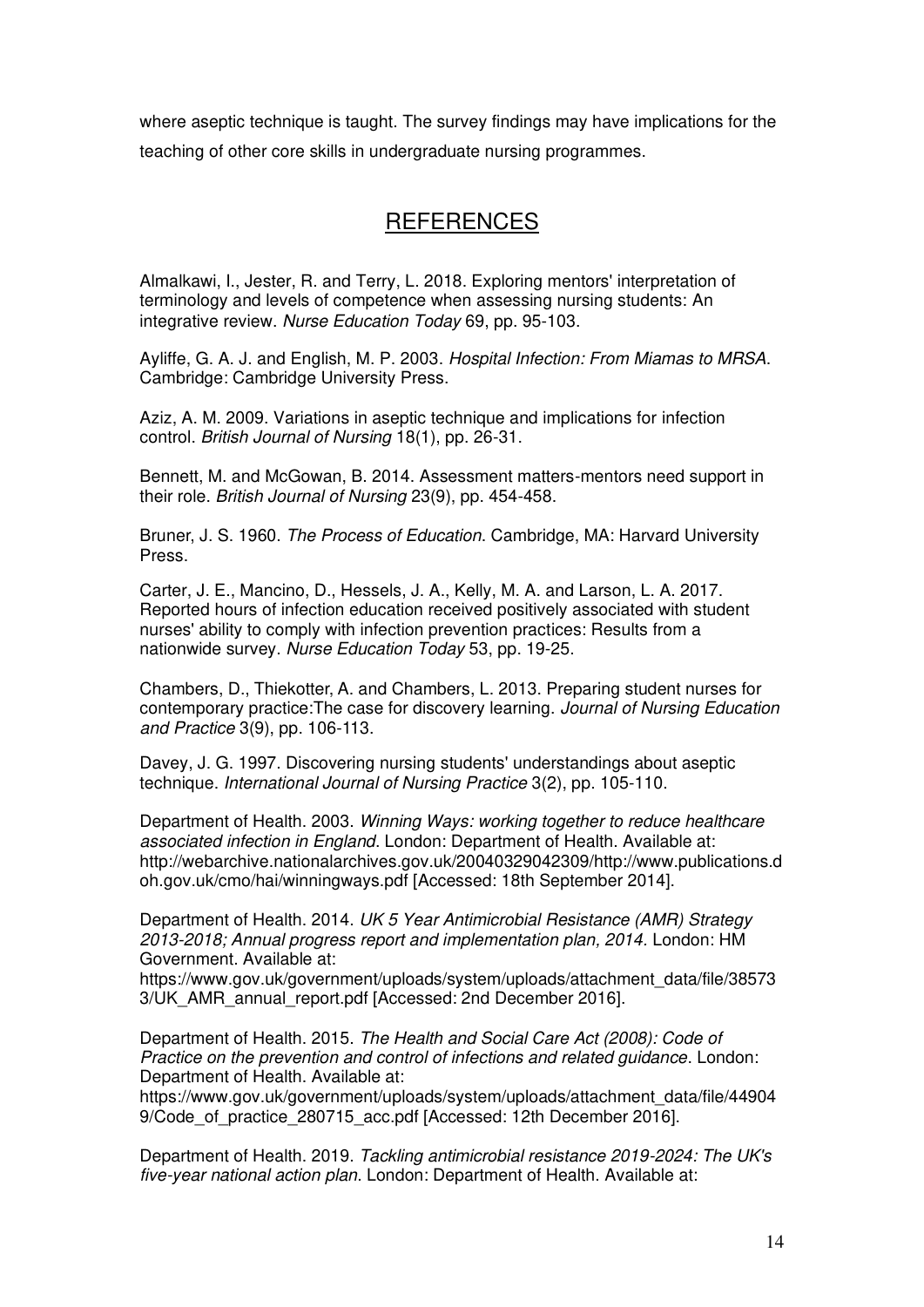https://assets.publishing.service.gov.uk/government/uploads/system/uploads/attachm ent\_data/file/773130/uk-amr-5-year-national-action-plan.pdf [Accessed: 8th March 2019].

Fraise, A. and Bradley, C. 2009. *Ayliffe's Control of Healthcare-Associated Infection*. 5th ed. London: Hodder Arnold.

Geller, N. F., Bakken, S., Currie, L. M., Schnall, R. and Larson, E. L. 2010. Infection control hazards and near misses reported by nursing students. *American Journal of Infection Control* 38(10), pp. 811-816.

Gonzalez, L. and Sole, M. L. 2014. Urinary Catheterization Skills: One Simulated Checkoff Is Not Enough. *Clinical Simulation in Nursing* 10(9), pp. 455-460.

Gould, D. and Drey, N. 2013. Student nurses' experiences of infection prevention and control during clinical placements. *American Journal of Infection Control* 41(9), pp. 760-763.

Gould, D. J., Chudleigh, J., Purssell, E., Hawker, C., Gaze, S., James, D., Lynch, M., Pope, N. and Drey, N. 2017a. Survey to explore understanding of the principles of aseptic technique: Qualitative content analysis with descriptive analysis of confidence and training. *American Journal of Infection Control* 46(4), pp. 393-396.

Gould, D. J., Creedon, S., Jeanes, A., Drey, N. S., Chudleigh, J. and Moralejo, D. 2017b. Impact of observing hand hygiene practice and research: a methodological reconstruction. *Journal of Hospital Infection* 95(2), pp. 169-174.

Gould, D. J., Moralejo, D., Drey, N., Chudleigh, J. H. and Taljaard, M. 2017c. Interventions to improve hand hygiene compliance in patient care. *Cochrane Database of Systematic Reviews* (9), doi: 10.1002/14651858.CD005186.pub4.

Hunt, L. A., McGee, P., Gutteridge, R. and Hughes, M. 2012. Assessment of student nurses in practice: a comparison of theoretical and practical assessment results in England. *Nurse Education Today* 32(4), pp. 351-355.

Jeffries, P. R., Rew, S. and Cramer, J. M. 2002. A Comparison of Student-Centered versus Traditional Methods of Teaching Basic Nursing Skills in a Learning Laboratory. *Nursing Education Perspectives* 23(1), pp. 14-19.

Loveday, H. P., Wilson, J. A., Pratt, R. J., Golsorkhi, M., Tingle, A., Bak, A., Browne, J., Prieto, J. and Wilcox, M. 2014. *Epic3: national evidence-based guidelines for preventing healthcare-associated infections in NHS hospitals in England*. Available at: https://www.his.org.uk/files/3113/8693/4808/epic3\_National\_Evidence-Based Guidelines for Preventing HCAI in NHSE.pdf [Accessed: 14th July 2014].

Melby, V., Canning, A., Coates, V., Forster, A., Gallagher, A., McCartney, A. and McCartney, M. 1997. The role of demonstrations in the learning of nursing psychomotor skills. *Journal of Research in Nursing* 2(3), pp. 199-207.

National Institute for Clinical Excellence. 2017. *Healthcare-associated infection: prevention and control in primary and community care (Clinical Guideline 139)*. London: NICE. Available at: https://www.nice.org.uk/guidance/cg139 [Accessed: 1st October 2019].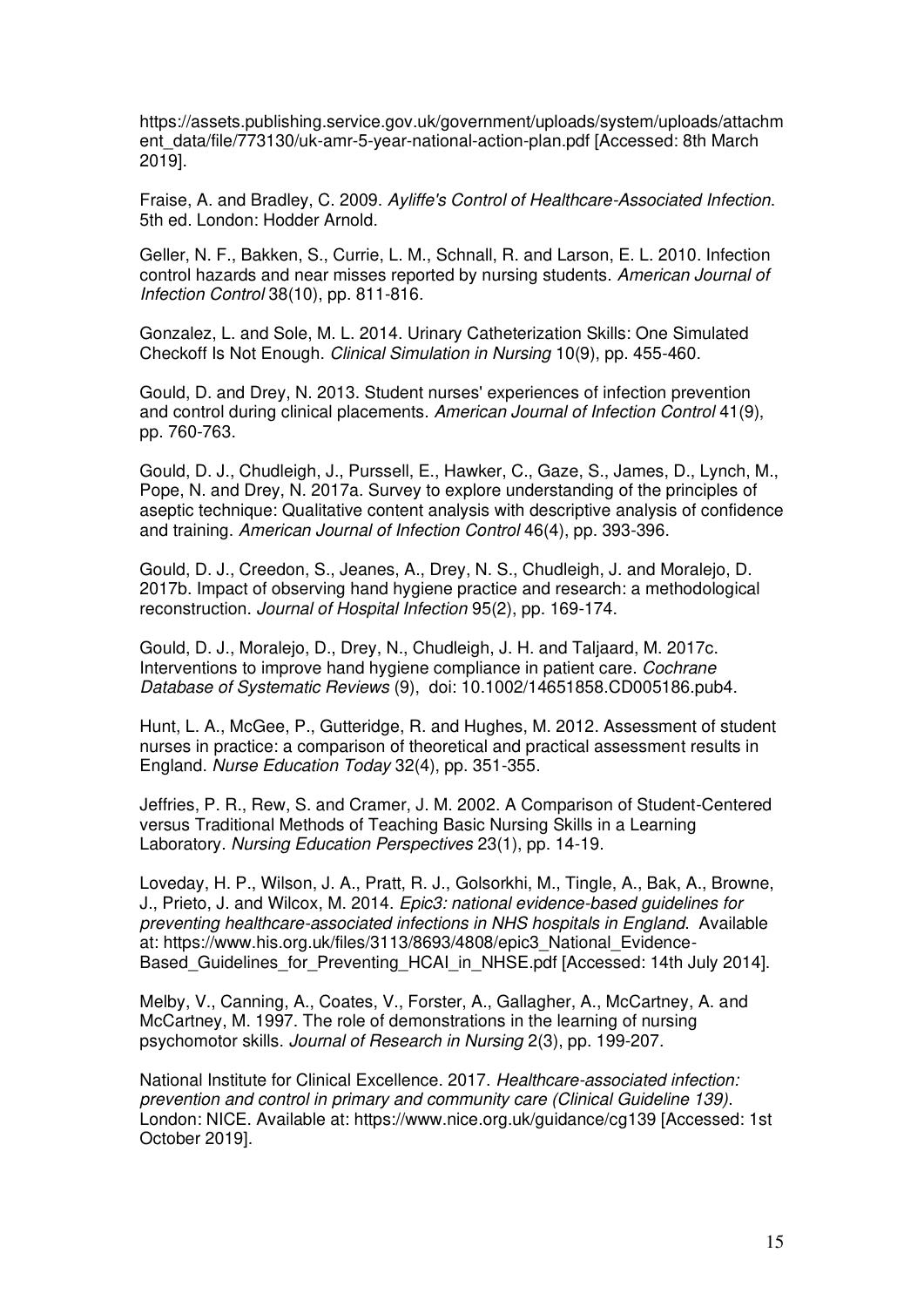Nursing and Midwifery Board of Australia. 2013. *National Competency Standards for the Registered Nurse*. Melbourne: Nursing and Midwifery Board of Australia. Available at: http://www.nursingmidwiferyboard.gov.au/Codes-Guidelines-Statements/Codes-Guidelines.aspx#competencystandards [Accessed: 28<sup>th</sup> May 2015].

Nursing and Midwifery Council. 2010. *Standards for Pre-Registration Nursing Education*. London: Nursing and Midwifery Council (NMC). Available at: https://www.nmc.org.uk/globalassets/sitedocuments/standards/nmc-standards-forpre-registration-nursing-education.pdf [Accessed: 14th October 2019].

Nursing and Midwifery Council. 2018. *Future nurse: Standards of proficency for registered nurses*. London: Nursing and Midwifery Council (NMC). Available at: [https://www.nmc.org.uk/globalassets/sitedocuments/education-standards/future](https://www.nmc.org.uk/globalassets/sitedocuments/education-standards/future-nurse-proficiencies.pdf)[nurse-proficiencies.pdf\[](https://www.nmc.org.uk/globalassets/sitedocuments/education-standards/future-nurse-proficiencies.pdf)Accessed: 19th October 2019]

O'Neill, J. 2016. *Tackling Drug Resistant Infections Globally; final report and recommendations.* London: HM Government. Available at: https://amr-review.org/ [Accessed: 12<sup>th</sup> December 2016].

O'Neill, M. A. 2001. *Promotion of nursing competence: evaluation of the use of a curricular innovation within a simulated learning environment. (BL: DXN053895).* Ph.D., Glasgow Caledonian University (United Kingdom).

Ribu, E., Haram, R. and Rustøen, T. 2003. Observations of nurses' treatment of leg and foot ulcers in community health care. *Journal of Wound, Ostomy and Continence Nursing* 30(6), pp. 342-350.

Rowley, S. 2001. Aseptic Non Touch Technique. *Nursing Times* 97(7), pp. 6-8.

Rowley, S. and Clare, S. 2011. ANTT: A standard approach to aseptic technique. *Nursing Times* 107(36), pp. 12-14.

Stayt, L. C. and Merriman, C. 2013. A descriptive survey investigating preregistration student nurses' perceptions of clinical skill development in clinical placements. *Nurse Education Today* 33(4), pp. 425-430.

Takahashi, O. 2000. Nurse Education and the assessment of nurse competence. *Educate* 2, pp. 32-49.

The Association for Safe Aseptic Practice. 2019. *Aseptic Non-Touch Technique; The ANTT Clinical Practice Framework*. London: ASAP. [http://antt.org/ANTT\\_Site/about.html](http://antt.org/ANTT_Site/about.html) [Accessed: 18th November 2019].

The Health Foundation. 2015. *Infection prevention and control: Lessons from acute care in England; Towards a whole health economy approach.* London: The Health Foundation. Available at:

http://www.health.org.uk/sites/health/files/InfectionPreventionAndControlLessonsFro mAcuteCareInEngland.pdf [Accessed: 25th January 2017].

Unsworth, J. and Collins, J. 2011. Performing an aseptic technique in a community setting: fact or fiction? *Primary Health Care Research and Development* 12(1), pp. 42-51.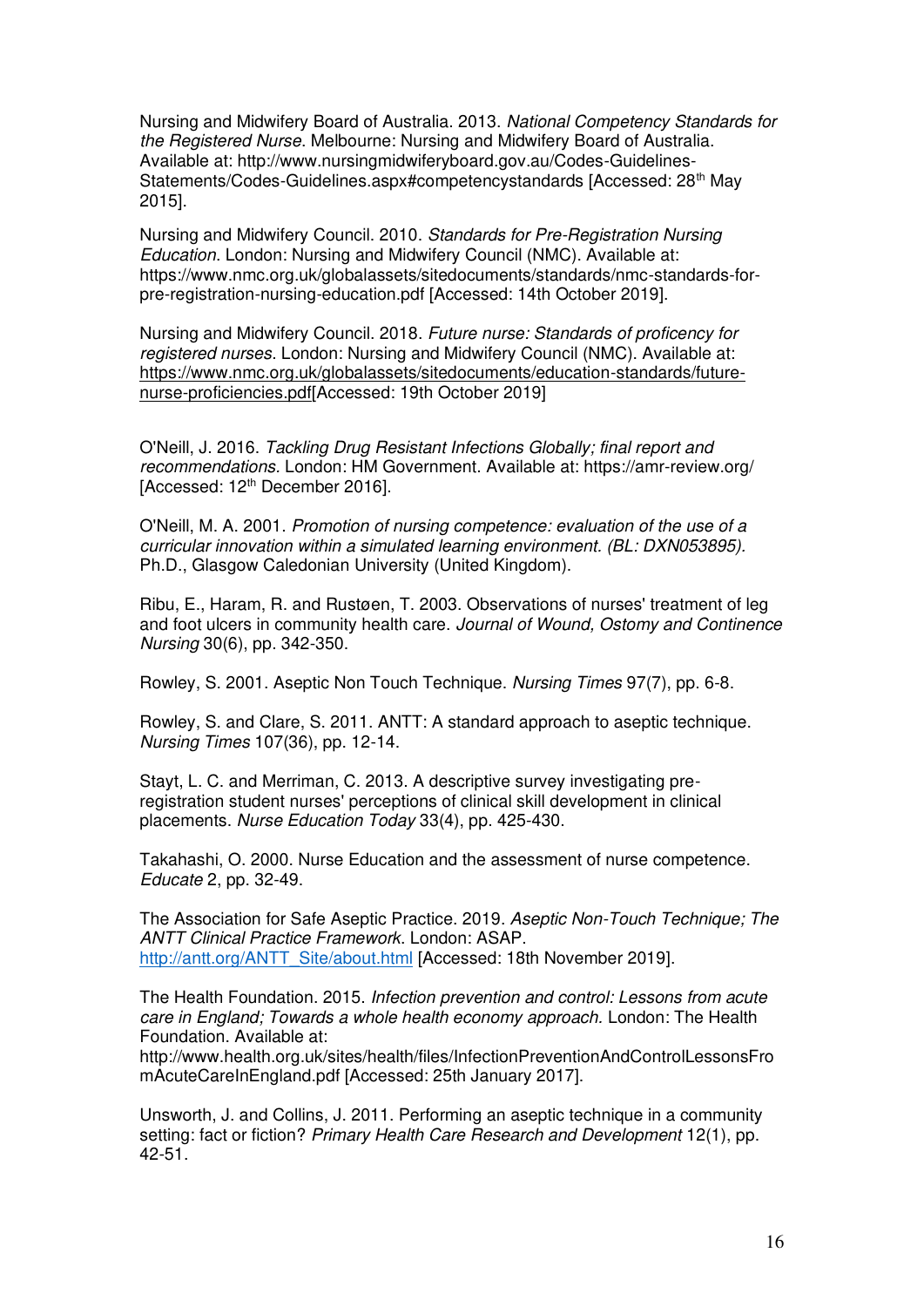Walsh, C. M., Rose, D. N., Dubrowski, A., Ling, S. C., Grierson, L. E., Backstein, D. and Carnahan, H. 2011. Learning in the simulated setting: a comparison of expert-, peer-, and computer-assisted learning. *Academic Medicine : Journal of the Association of American Medical Colleges* 86(10 Suppl), pp. S12-16.

Ward, D. J. 2010. Infection control in clinical placements: experiences of nursing and midwifery students. *Journal of Advanced Nursing* 66(7), pp. 1533-1542. doi: 10.1111/j.1365-2648.2010.05332.x

Ward, D. J. 2011. The infection control education needs of nursing students: an interview study with students and mentors. *Nurse Education Today* 31(8), pp. 819- 824.

Ward, D. J. 2012a. Attitudes towards infection prevention and control: an interview study with nursing students and nurse mentors. *BMJ Quality and Safety* 21(4), pp. 301-306.

Ward, D. J. 2012b. Attitudes towards the Infection Prevention and Control Nurse: an interview study. *Journal of Nursing Management* 20(5), pp. 648-658.

Watts, W. E., Rush, K. and Wright, M. 2009. Evaluating first-year nursing students' ability to self-assess psychomotor skills using videotape. *Nursing Education Perspectives* 30(4), pp. 214-219.

World Health Organization. 2015. *Global Action Plan on Antimicrobial Resistance*. Geneva: World Health Organization. Available at: http://apps.who.int/iris/bitstream/handle/10665/193736/9789241509763\_eng.pdf?seq uence=1 [Accessed: 4<sup>th</sup> June 2018].

World Health Organization. 2016a. *Guidelines on Core Components of Infection Prevention and Control Programmes at the National and Acute Health Care Facility Level*. Geneva: World Health Organization. Available at: http://www.who.int/gpsc/ipccomponents/en/ [Accessed: 2nd December 2016].

World Health Organization. 2016b. *Health care without avoidable infections: the critical role of infection prevention and control*. Geneva: World Health Organization. Available at: http://apps.who.int/iris/bitstream/10665/246235/1/WHO-HIS-SDS-2016.10-eng.pdf [Accessed: 2nd December 2016].

Wright, C., Hogard, E., Ellis, R., Smith, D. and Kelly, C. 2008. Effect of PETTLEP imagery training on performance of nursing skills: pilot study. *Journal of Advanced Nursing* 63(3), pp. 259-265.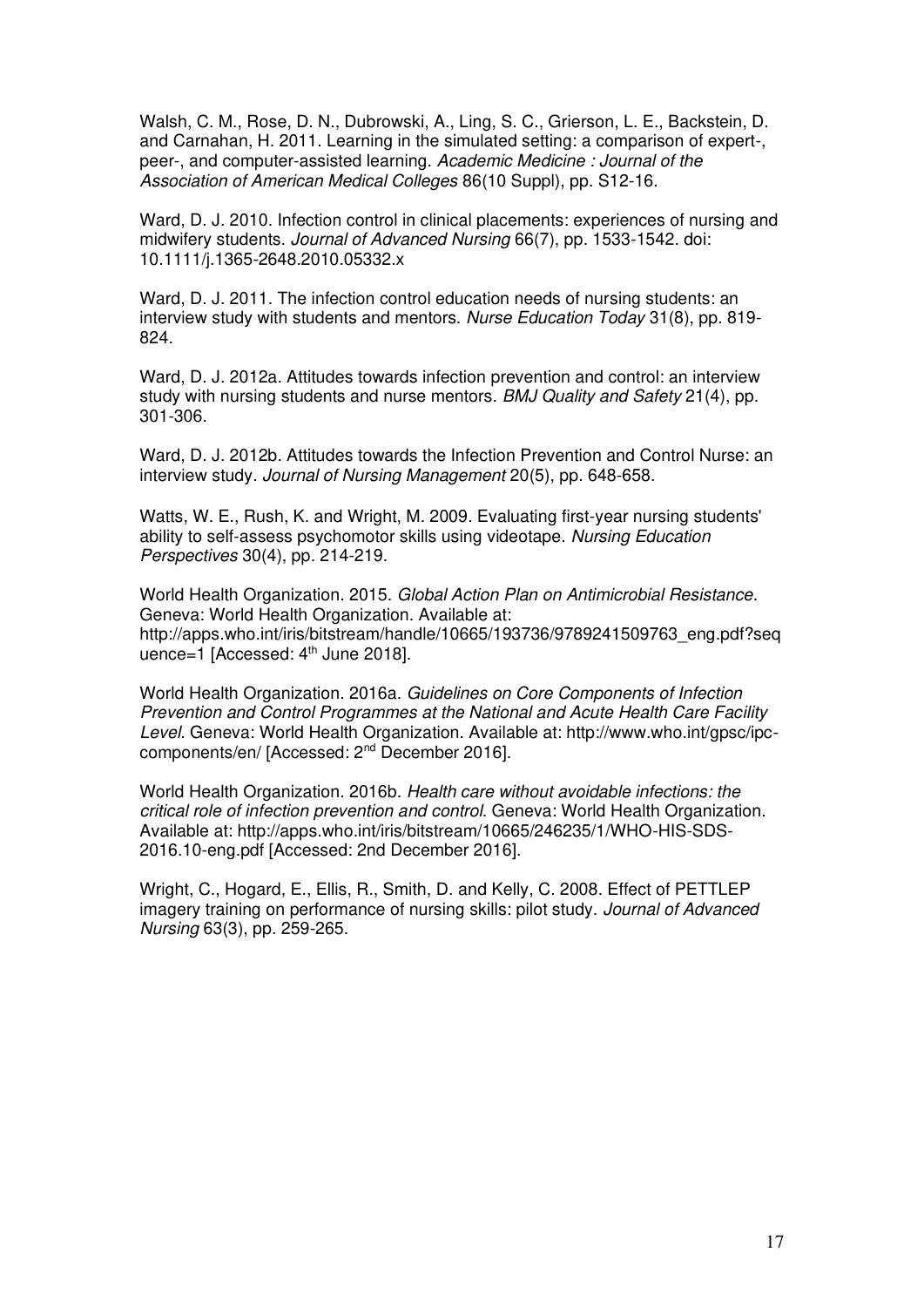Table 1: Different programme variables

|                           | Programme variables                 | $n (\%)$  |
|---------------------------|-------------------------------------|-----------|
| Mode of delivery          | Full-time only                      | 47 (95.9) |
|                           | Part-time only                      | 1(2.0)    |
|                           | Full-time & Part-time routes        | 1(2.0)    |
|                           | Total                               | 49 (100%) |
| Duration of full-time     | Three years                         | 45 (93.8) |
| programmes                | Four years                          | 1(2.1)    |
|                           | Three or Four year                  | 2(4.2)    |
|                           | Total                               | 48 (100%) |
| Intakes per academic year | One                                 | 23 (46.9) |
|                           | Two                                 | 25(51.0)  |
|                           | One or Two (different across sites) | 1(2.0)    |
|                           | Total                               | 49 (100%) |
| Cohort size               | -Small ≤100 students                | 4(8.2)    |
|                           | -Medium 101-300 students            | 29 (59.2) |
|                           | -Large $\geq$ 301 students          | 16 (32.7) |
|                           | Total                               | 49 (100%) |

Table 2: Number of guidelines used by universities

| <b>Number of guidelines</b> | n (%) of universities |
|-----------------------------|-----------------------|
|                             | 7(14.3)               |
|                             | 18 (36.7)             |
|                             | 17(34.7)              |
|                             | 2(4.1)                |
|                             | 4(8.2)                |
|                             | (2.0)                 |
|                             | Total 49 (100%)       |

Table 3: Different types of guidelines identified as in use

| Type of guidelines used                 | n (%) of universities |  |  |
|-----------------------------------------|-----------------------|--|--|
| Royal Marsden Clinical Nursing          | 41(83.7)              |  |  |
| Procedures                              |                       |  |  |
| <b>ANTT Clinical Practice Framework</b> | 23 (46.9)             |  |  |
| NHS Trust/hospital guidelines           | 20(40.8)              |  |  |
| Clinical skills net                     | 14 (28.6)             |  |  |
| National Institute for Clinical         | 10(20.4)              |  |  |
| Excellence (NICE) guidelines            |                       |  |  |
| Other Educational texts/online          | 6(12.2)               |  |  |
| resources                               |                       |  |  |
| <b>Other National Guidelines</b>        | (12.2)<br>6           |  |  |
| epic Guidelines                         | 5(10.2)               |  |  |
| Royal College of Nursing (RCN)          | 2(4.0)                |  |  |
| guidelines                              |                       |  |  |
| Responses n=49 universities             |                       |  |  |